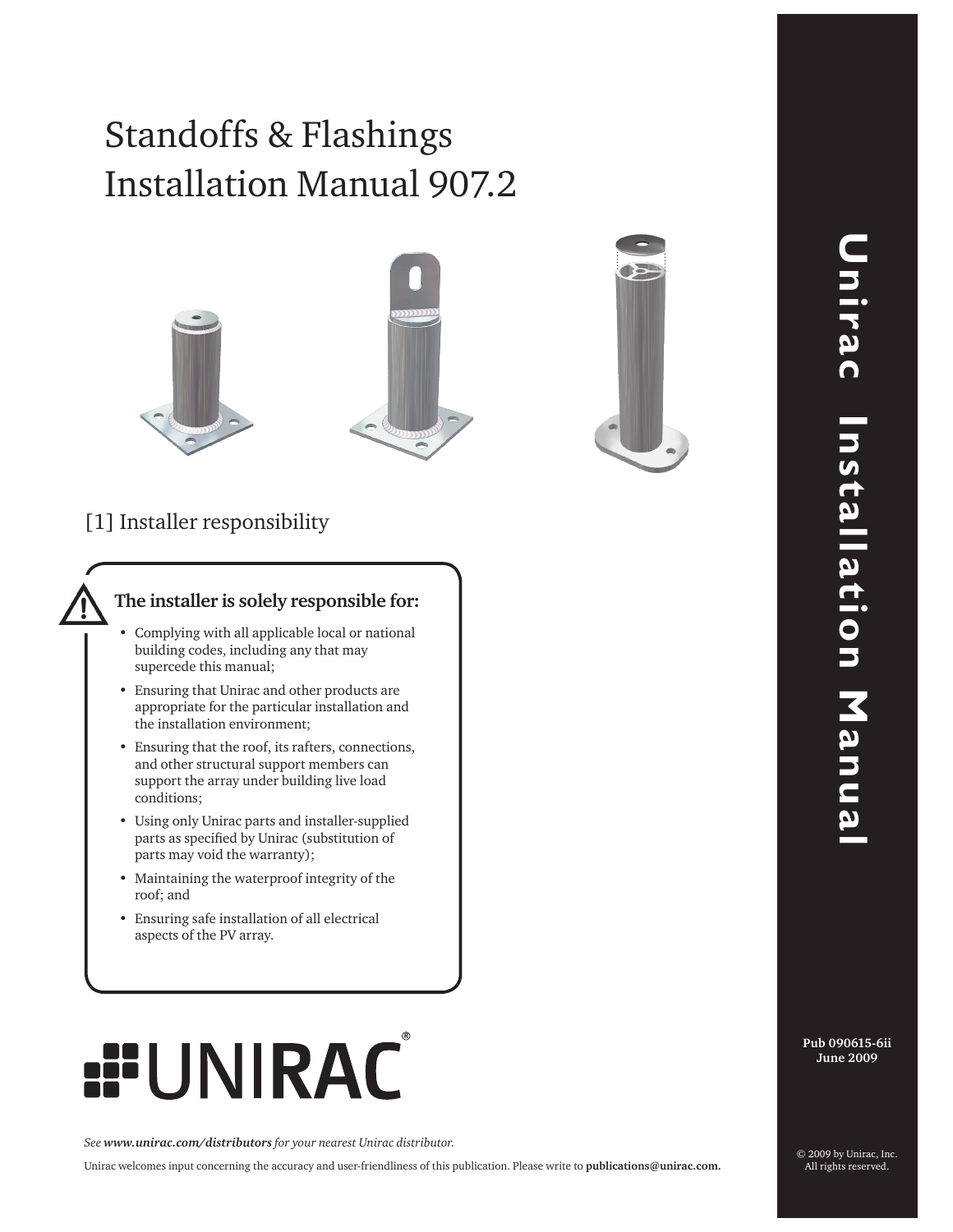#### Standoffs: 3-, 4-, 6-, and 7-inch lengths in each type



*\* A lag-bolt removal credit is available wherever an installer prefers to substitute a different lag bolt. The installer is solely responsible for determining whether lags are adequate to handle live and dead loads under wind conditions at the installation site. Wind loads and lag pullout capacities are addressed in Code-Compliant installation manual for SolarMount (Installation Manual 227) and SunFrame (Installation Manual 809).*

#### Flashings for all current standoffs  $(1^5/s^6)$  O.D. shaft) (see illustrations, p. 3)

|                         | Part no.* | <b>Dimensions</b>      |
|-------------------------|-----------|------------------------|
| Collared, galvanized    | 990101    | $8.75'' \times 12.5''$ |
| Collared, aluminum      | 990102    | $8.75'' \times 12.5''$ |
| Collared, soft aluminum | 990103    | $18'' \times 18''$     |

#### Flashings for other uses  $(^{1}/2"$  -  $1^{1}/8"$  O.D. shaft)

|                      | Part no. | <b>Dimensions</b>      |
|----------------------|----------|------------------------|
| Collared, galvanized | 990109   | $8.75'' \times 12.5''$ |

*\*Packs of 12 flashings.*

Flashing refers to thin, continuous pieces of sheet metal or other impervious material installed to prevent the passage of water into a structure from an angle or joint.

Flashing generally operates on the principal that, for water to penetrate a joint, it must work itself upward against the force of gravity or in the case of wind-driven rain, it would have to follow a tortuous path during which the driving force will be dissipated.

Unirac offers flashings to be used specifically with Unirac standoffs. These flashings are collared, thereby eliminating the need for the use of sealant between standoff and flashing. The flashing slides over the standoff, under the shingle above, and over the shingle below.

The following installation instruction provides an explanation of planning and installation of three different applications.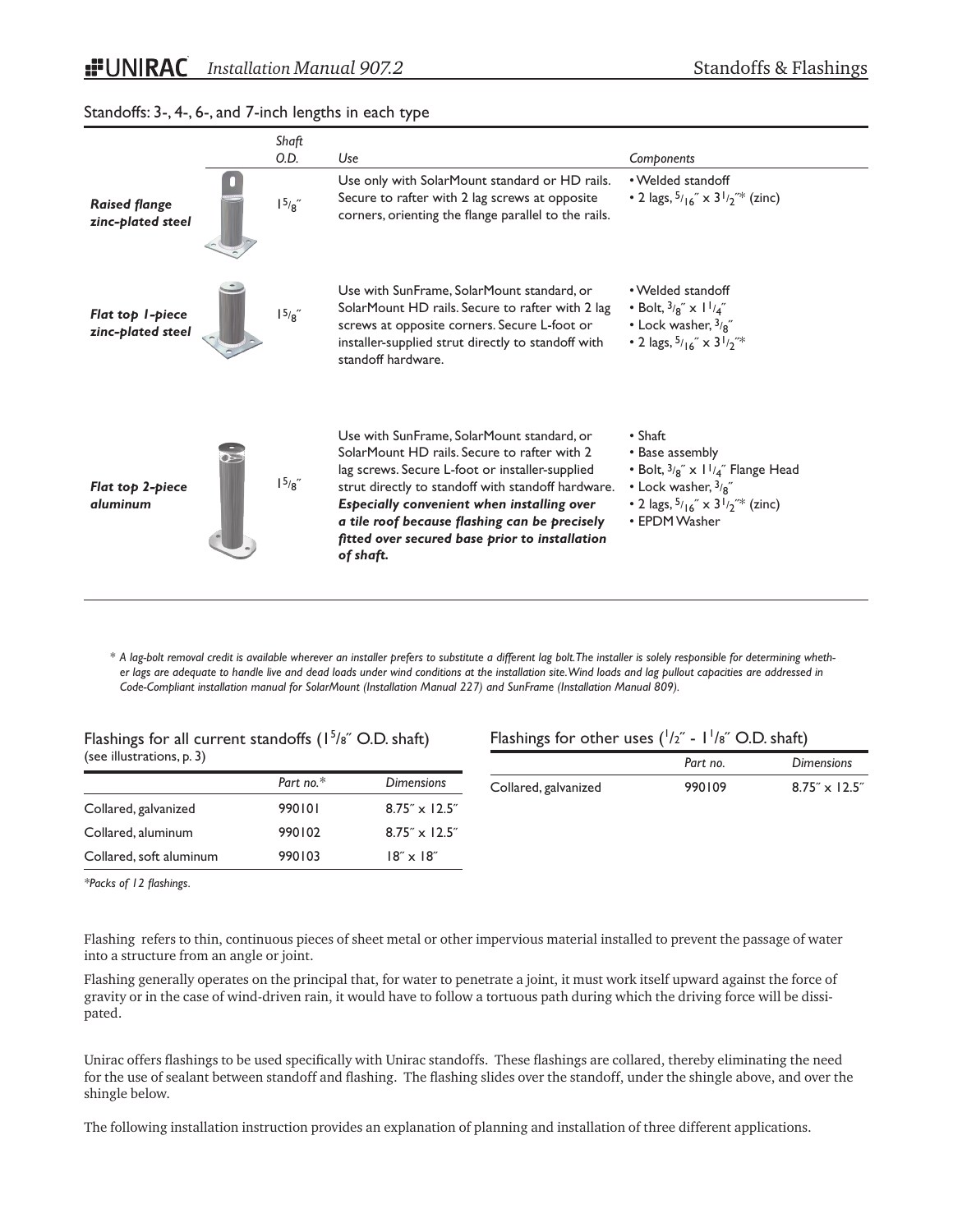# Planning and installation

There are many possible configurations of standoffs and flashing. The three examples here illustrate major product varieties and installation settings.

#### *Example 1*

2-piece, aluminum, flat top standoff Soft aluminum flashing Tile roof SunFrame (shown) or SolarMount rail



*Remove a tile over a rafter. Install the base of a two-piece standoff, ensuring that both lag bolts are screwed into the rafter. Install soft aluminum flashing over the base, inserting it under the tile above and forming it to the shape of the tile. Insert standoff shaft through the opening in the flashing, screwing it down firmly in place onto the base. Seal with roofing cement or other appropriate compound.*

*Attach L-feet to standoffs. Slide L-foot mounting bolts along slot on SunFrame (or SolarMount) rail. Insert footing bolts through L-feet and fasten with flange nuts.*

#### *Example 2*

1-piece, steel, flat top standoff No-Calk™ flashing Shingled roof SunFrame (shown) or SolarMount rail



*Cut an opening in the roofing material over a rafter to accommodate the flashing riser. Install the standoff, ensuring that both lag bolts are screwed into the rafter. Insert the flashing under the shingle above and over the shaft of the standoff. No-Calk collar does not require sealing of the flashing and standoff shaft.* 

*Attach L–feet to standoffs. Slide L-foot mounting bolts along slot on SunFrame (or SolarMount) rail. Insert footing bolts through L-feet and fasten with flange nuts.*